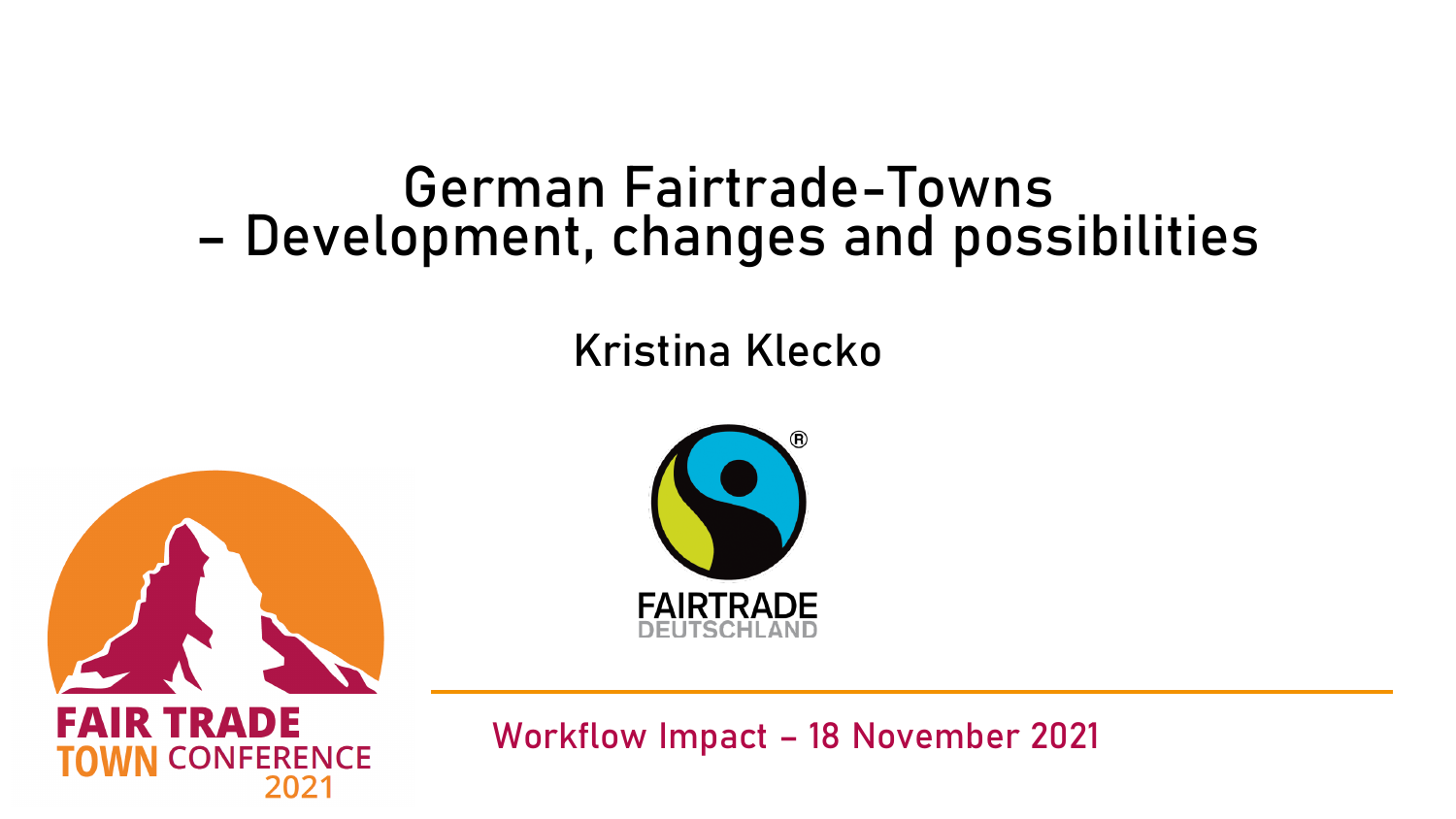

## **The German Fairtrade Network**







- ► Half of the German population lives in a Fairtrade-Town
- ► 2009: 9 vs. 2019: 65 vs. 2020: 54 awarded towns
- ► 805 Fairtrade-Schools
- ► Over 620.000 students visit a Fairtrade-Schools



► 8% of all universities in Germany are Fairtarde-Universities

► 35 Fairtrade-Universities

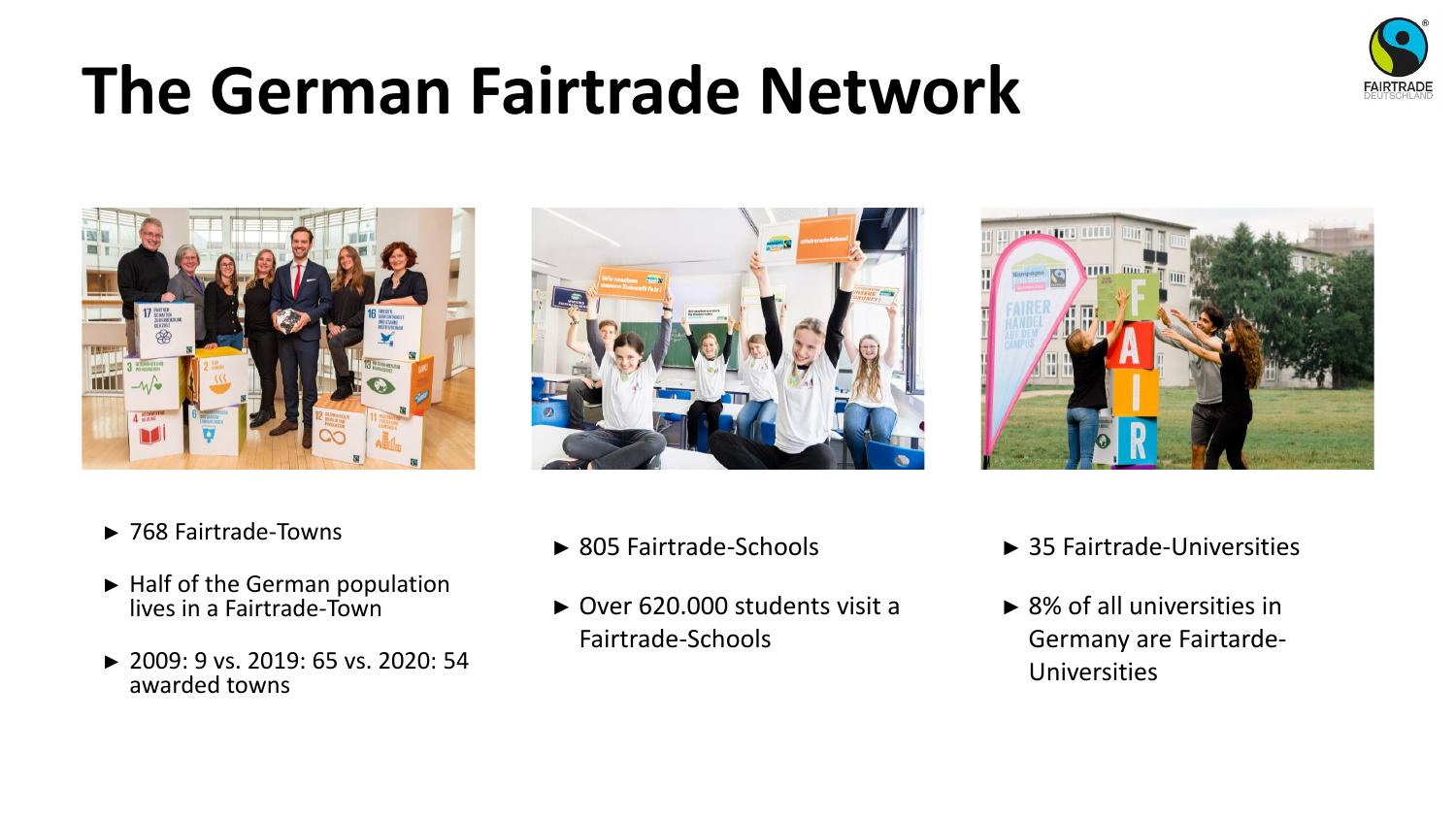#### **Aktionen und Kampagnen 2022**

30 Jahre Fairtrade Deutschland e.V.





**TREFFEN** 

3

30 Jahre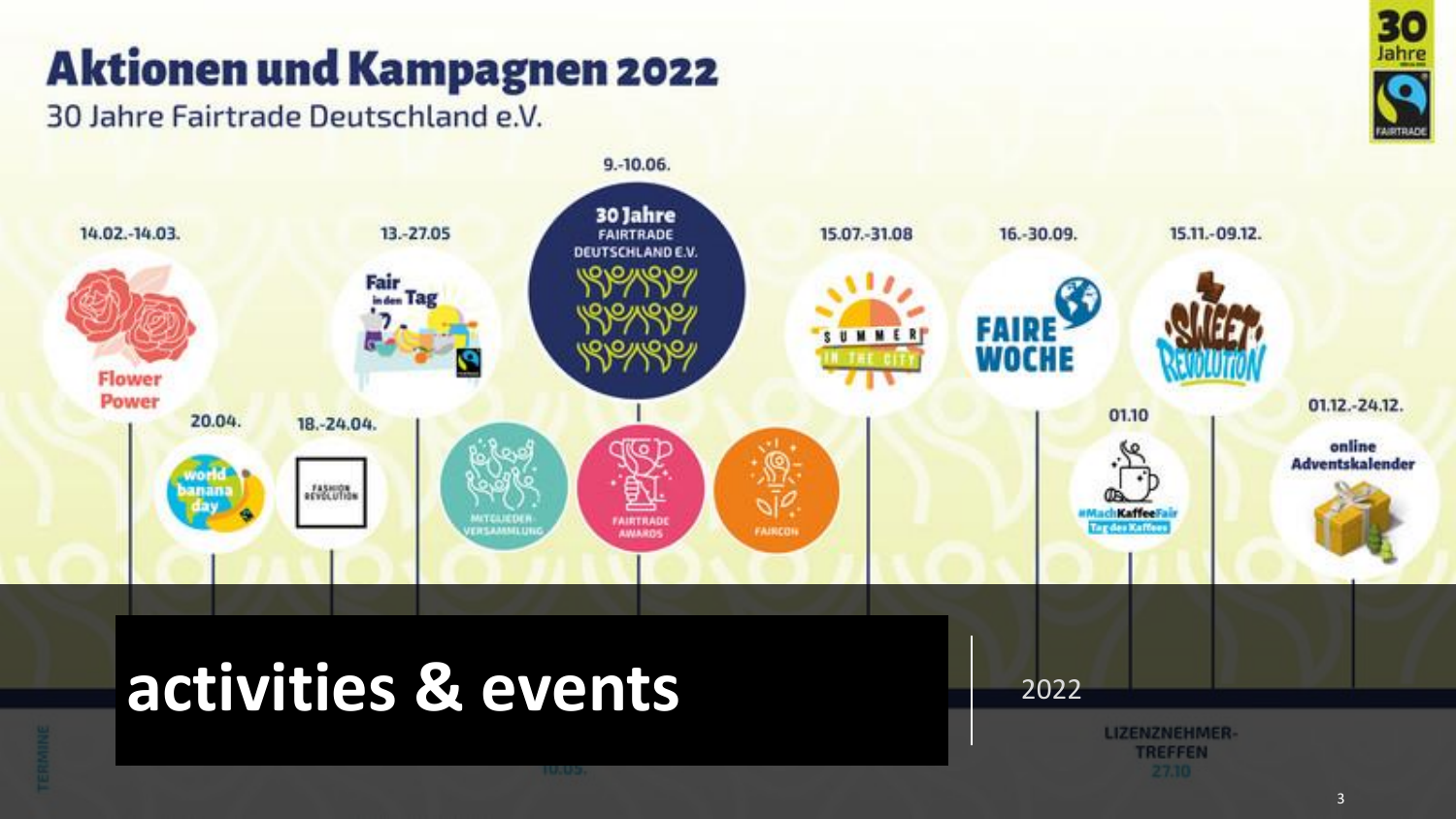

#### **How to become a Fairtrade-Town**

- 1) Local council passes a resolution supporting Fairtrade and agreeing to use Fairtrade Products
- 2) A local steering group ensures continued commitment to the Fairtrade-Town Status
- 3) Fairtrade products are readily available in the area's shops & served in local cafés, restaurants etc.
- 4) Fairtrade products in public facilities
- 5) Press and media work for local activities on Fairtrade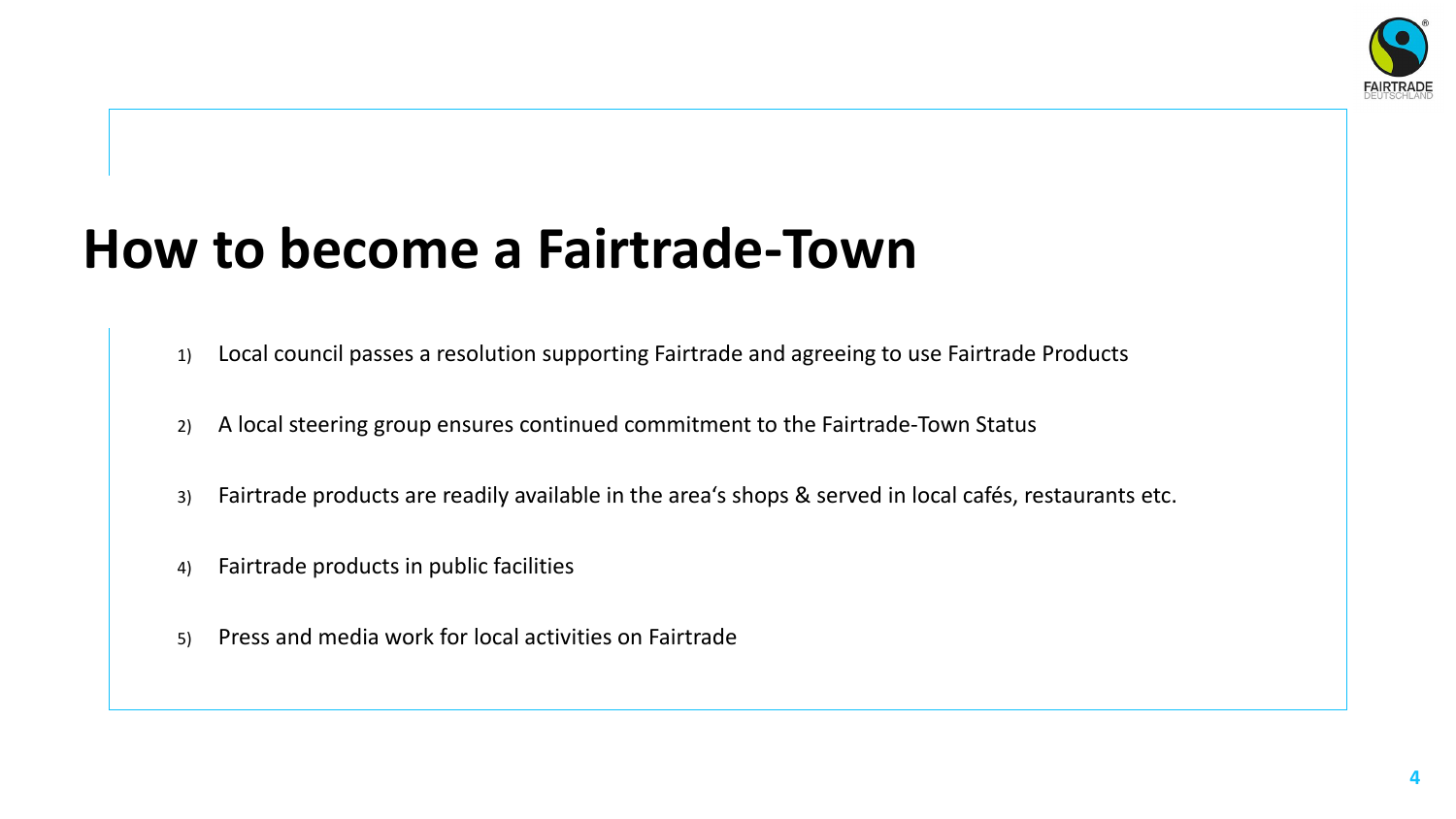

#### **Faire Woche - constant commitment**

- $\blacktriangleright$  2013 > 2566
- $\blacktriangleright$  2016 > 2160
- $\blacktriangleright$  2019 > 2103
- ► 2020 > 1592 (Covid-19)
- $\blacktriangleright$  2021 > 1992

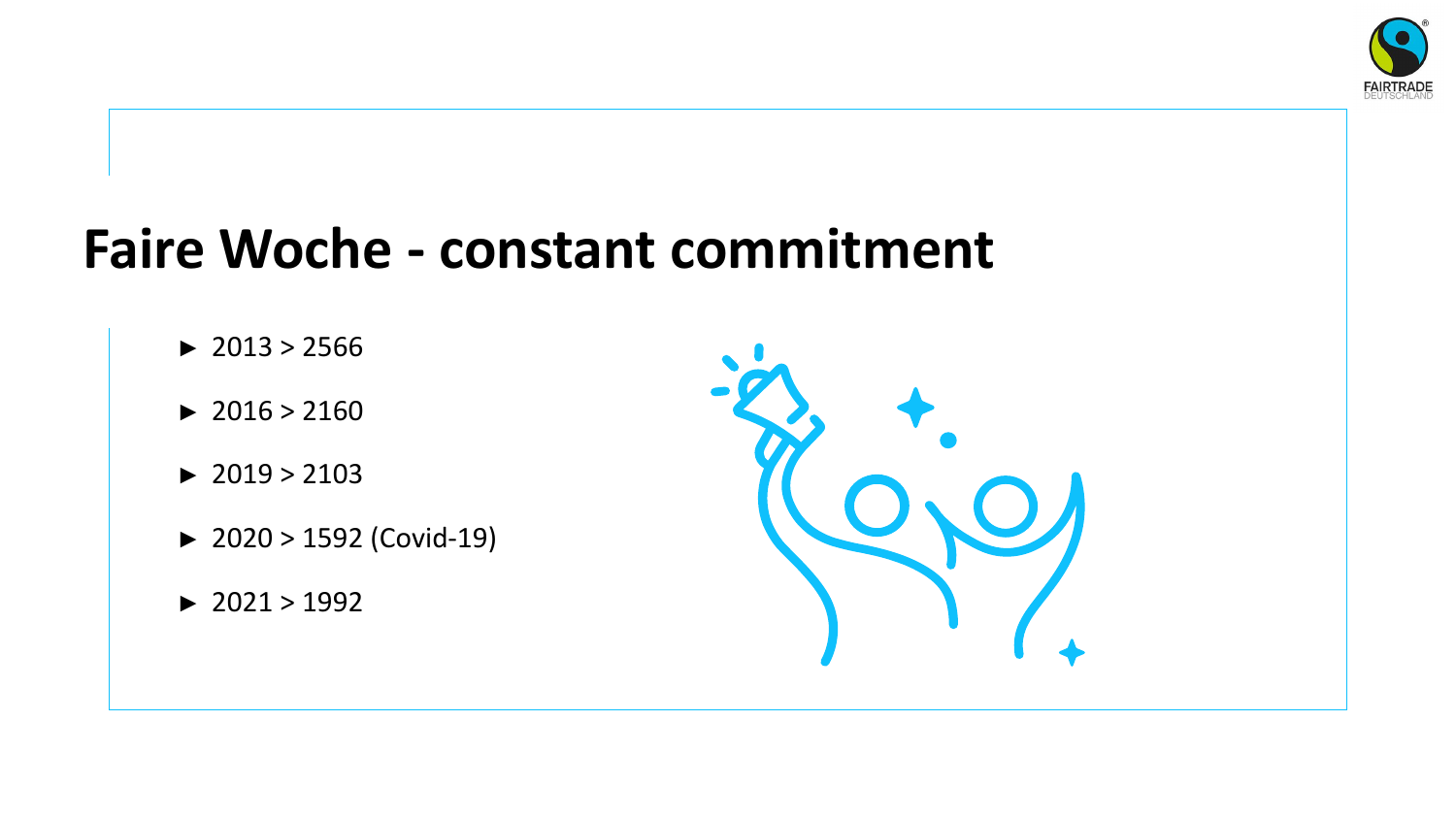► Public Procurement & Strategy for Sustainability

► e.g. European Region Nuremberg & Ruhr region ► Districts & Regions

**Dispatched RH** 

► ca. 50 Fairtrade-Districts & 8 Fairtrade-Regions

- ► Digital Community
- ► social media, online campaigning etc.





**Hot Topics**



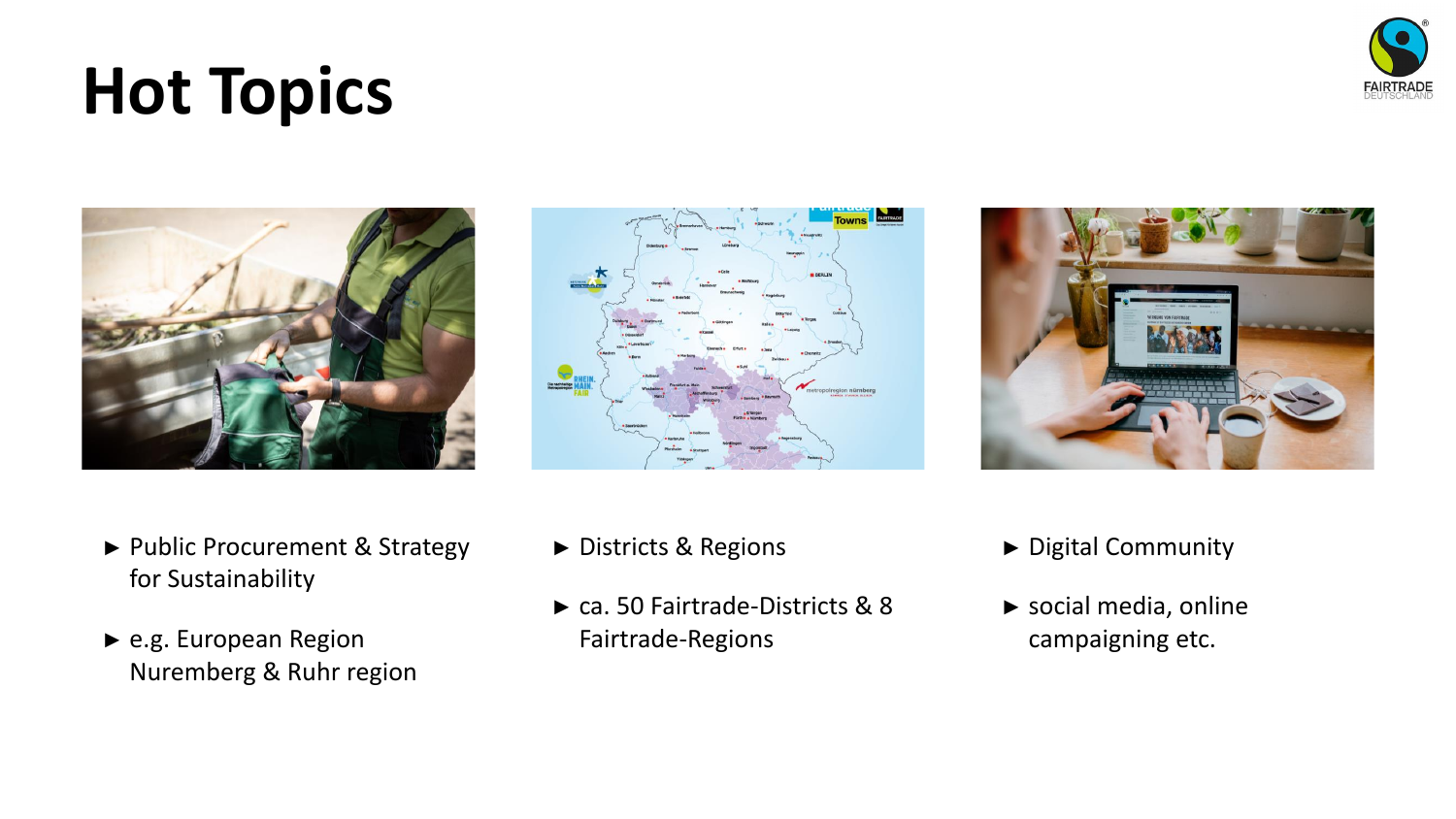

## **Sweet Revolution 2021**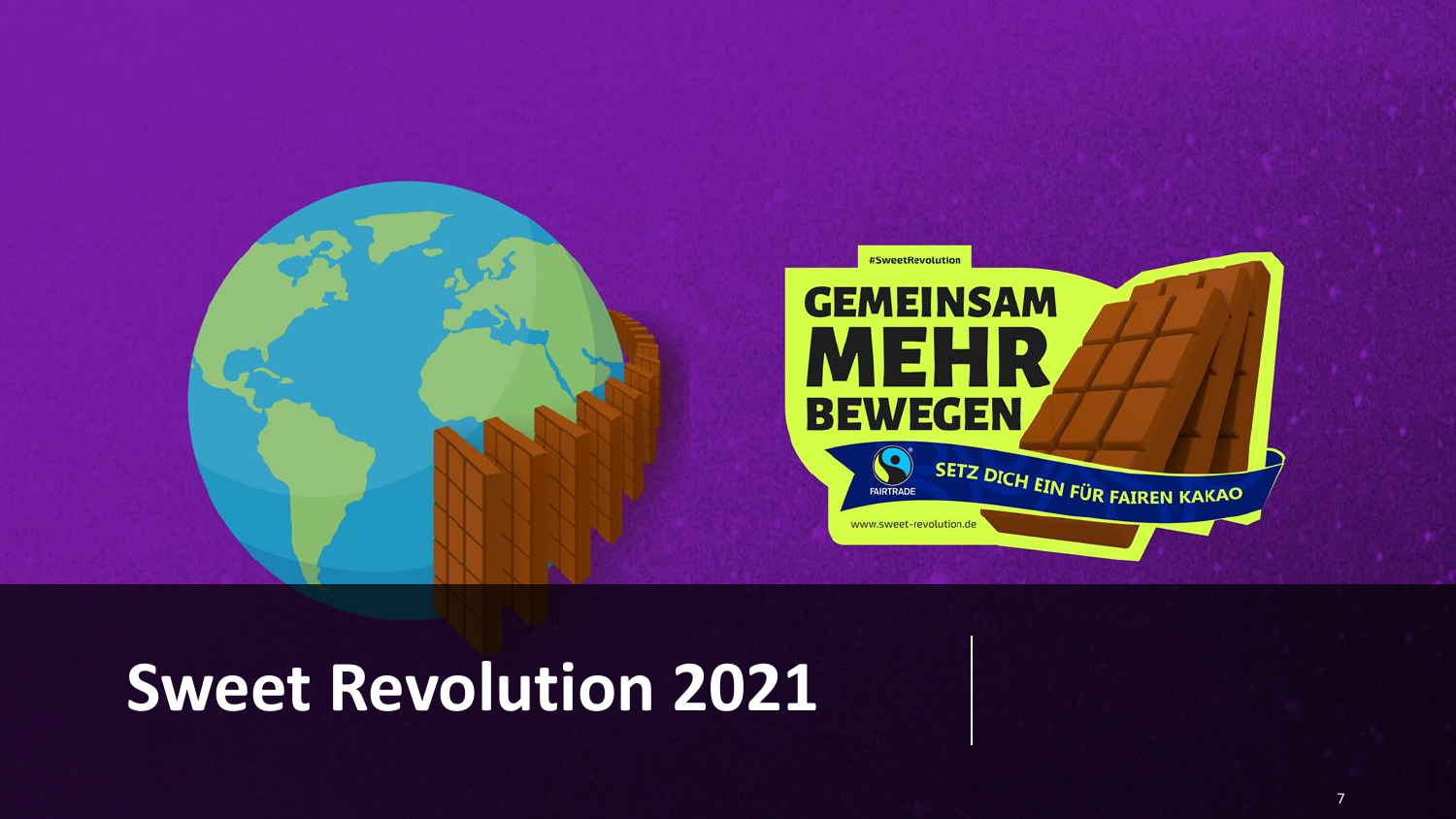

### **Possibilities**

- ► Strenghten digital communication
- $\blacktriangleright$  Reactivate "street events" after the pandemic
- ► Offer individual support for procurement, marketing, education
- ► Connect local issues & "big politics"
- ► Suport growing regional networks
- ► Empower Fairtrade Youth